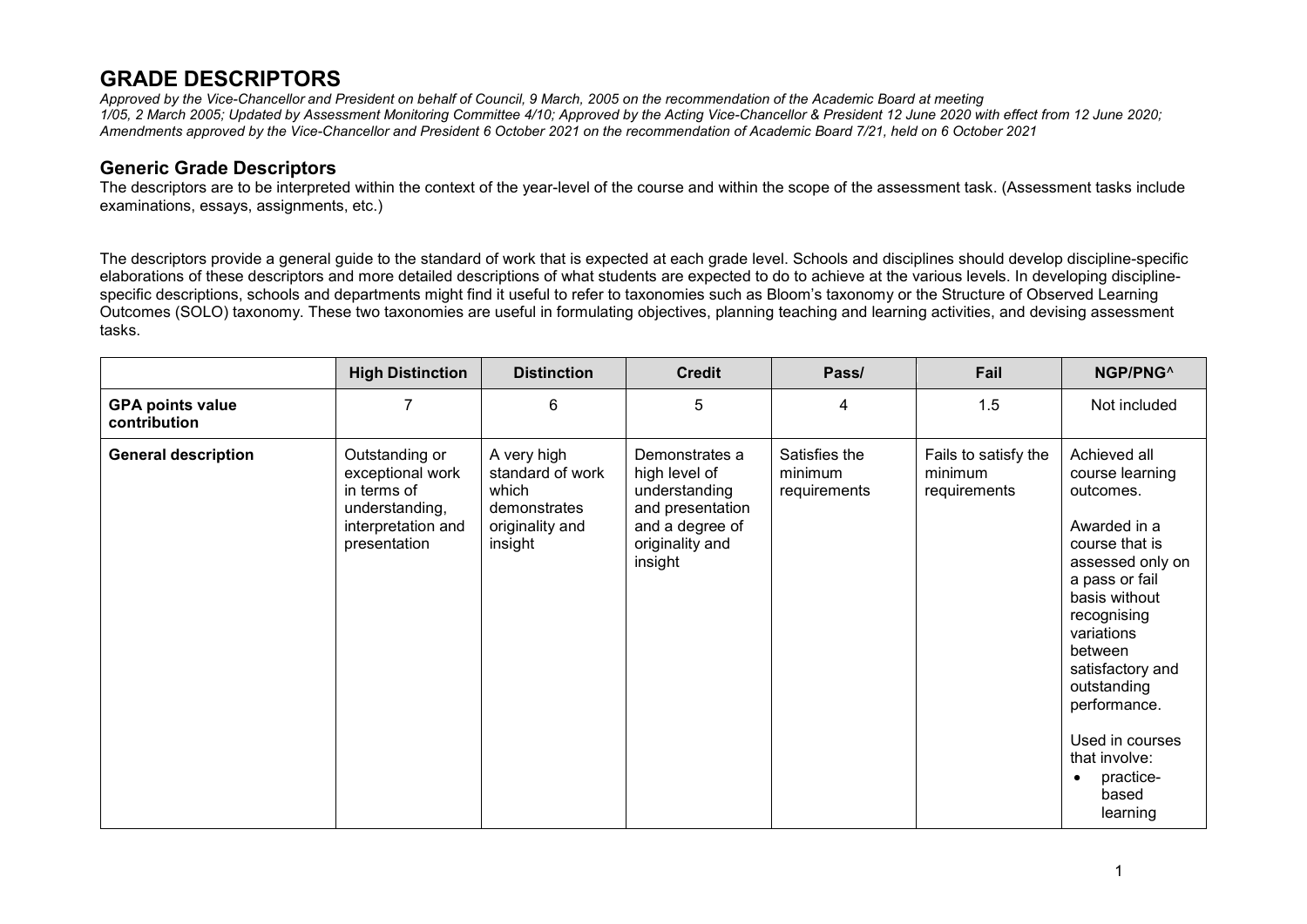|                                                   |                                                                                                                                                                                                    |                                                                                                          |                                                             |                                                                                                                                                                    |                                                                                     | activities; or<br>professional<br>$\bullet$<br>placements;<br>or<br>competency<br>$\bullet$<br>based<br>assessment. |
|---------------------------------------------------|----------------------------------------------------------------------------------------------------------------------------------------------------------------------------------------------------|----------------------------------------------------------------------------------------------------------|-------------------------------------------------------------|--------------------------------------------------------------------------------------------------------------------------------------------------------------------|-------------------------------------------------------------------------------------|---------------------------------------------------------------------------------------------------------------------|
| <b>Reading</b>                                    | Strong evidence<br>of independent<br>reading beyond<br>core texts and<br>materials                                                                                                                 | Evidence of<br>reading beyond<br>core texts and<br>materials                                             | Thorough<br>understanding of<br>core texts and<br>materials | Evidence of<br>having read core<br>texts and<br>materials                                                                                                          | Very little<br>evidence of<br>having read any of<br>the core texts and<br>materials | Achieved course<br>learning outcomes                                                                                |
| Knowledge of topic                                | Demonstrates<br>insight,<br>awareness and<br>understanding of<br>deeper and more<br>subtle aspects of<br>the topic. Ability to<br>consider topic in<br>the broader<br>context of the<br>discipline | Evidence of an<br>awareness and<br>understanding of<br>deeper and more<br>subtle aspects of<br>the topic | Sound knowledge<br>of principles and<br>concepts            | Knowledge of<br>principles and<br>concepts at least<br>adequate to<br>communicate<br>intelligently in the<br>topic and to serve<br>as a basis for<br>further study | Scant knowledge<br>of principles and<br>concepts                                    | Achieved course<br>learning outcomes                                                                                |
| <b>Articulation of argument</b>                   | <b>Demonstrates</b><br>imagination or<br>flair.<br>Demonstrates<br>originality and<br>independent<br>thought                                                                                       | Evidence of<br>imagination or<br>flair. Evidence of<br>originality and<br>independent<br>thought         | Well-reasoned<br>argument based<br>on broad evidence        | Sound argument<br>based on<br>evidence                                                                                                                             | Very little<br>evidence of ability<br>to construct<br>coherent<br>argument          | Achieved course<br>learning outcomes                                                                                |
| <b>Analytical and evaluative</b><br><b>skills</b> | Highly developed<br>analytical and<br>evaluative skills                                                                                                                                            | Clear evidence of<br>analytical and<br>evaluative skills                                                 | Evidence of<br>analytical and<br>evaluative skills          | Some evidence of<br>analytical and<br>evaluative skills                                                                                                            | Very little<br>evidence of<br>analytical and<br>evaluative skills                   | Achieved course<br>learning outcomes                                                                                |
| <b>Problem solving</b>                            | Ability to solve<br>very challenging                                                                                                                                                               | Ability to solve<br>non-routine                                                                          | Ability to use and<br>apply fundamental                     | Adequate<br>problem-solving                                                                                                                                        | Very little<br>evidence of                                                          | Achieved course<br>learning outcomes                                                                                |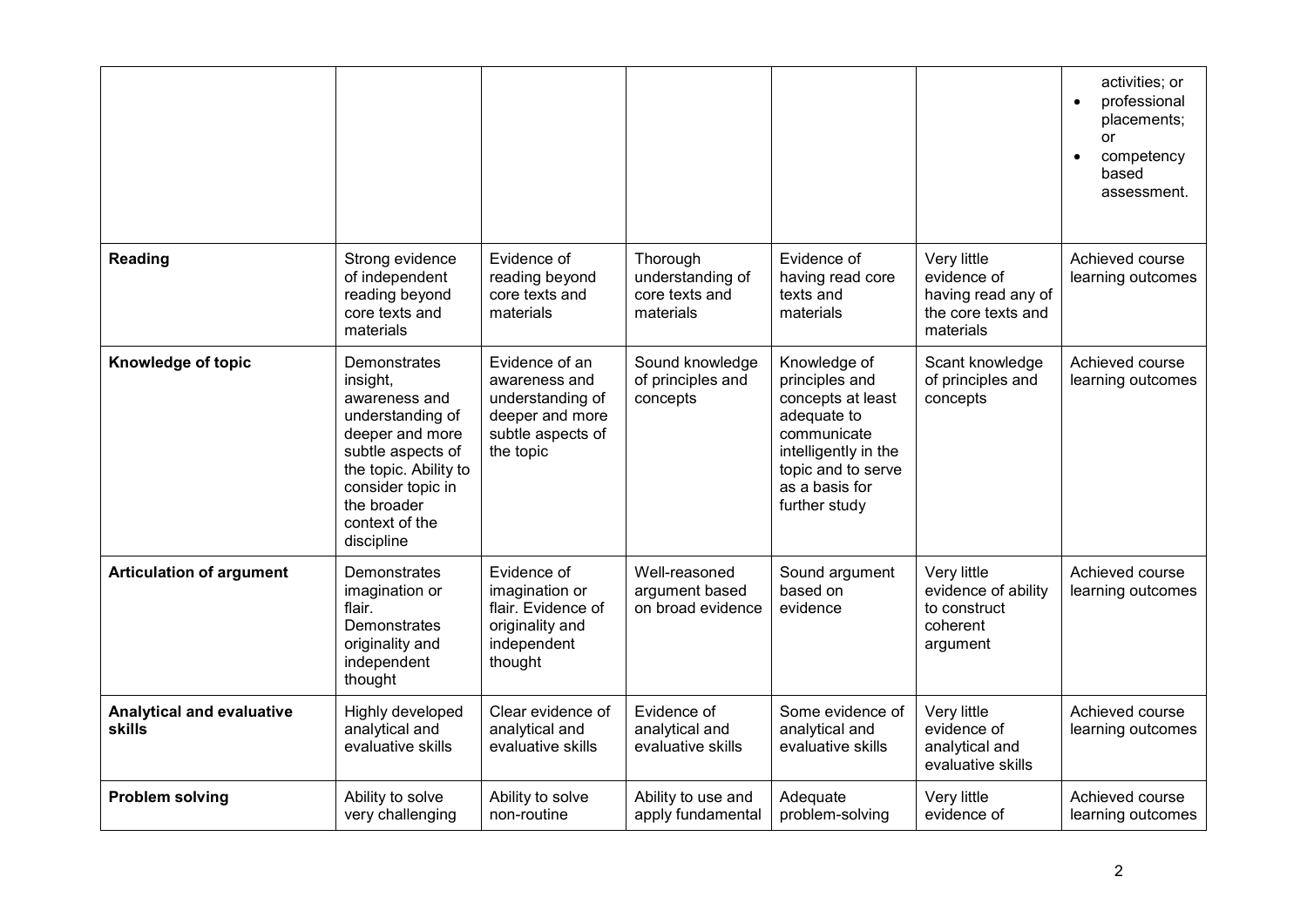|                                                                     | problems                                                        | problems                                                      | concepts and<br>skills                                                                                           | skills                                               | problem-solving<br>skills                                                                                                   |                                      |
|---------------------------------------------------------------------|-----------------------------------------------------------------|---------------------------------------------------------------|------------------------------------------------------------------------------------------------------------------|------------------------------------------------------|-----------------------------------------------------------------------------------------------------------------------------|--------------------------------------|
| <b>Expression and presentation</b><br>appropriate to the discipline | Highly developed<br>skills in<br>expression and<br>presentation | Well-developed<br>skills in<br>expression and<br>presentation | Good skills in<br>expression and<br>presentation.<br>Accurate and<br>consistent<br>acknowledgement<br>of sources | Adequate skills in<br>expression and<br>presentation | Rudimentary skills<br>in expression and<br>presentation.<br>Inaccurate and<br>inconsistent<br>acknowledgement<br>of sources | Achieved course<br>learning outcomes |

^ The Pass Non Graded (PNG) grade was a temporary grade made available in 2020 as part of the University's efforts to support students during a period of significant disruption caused by COVID-19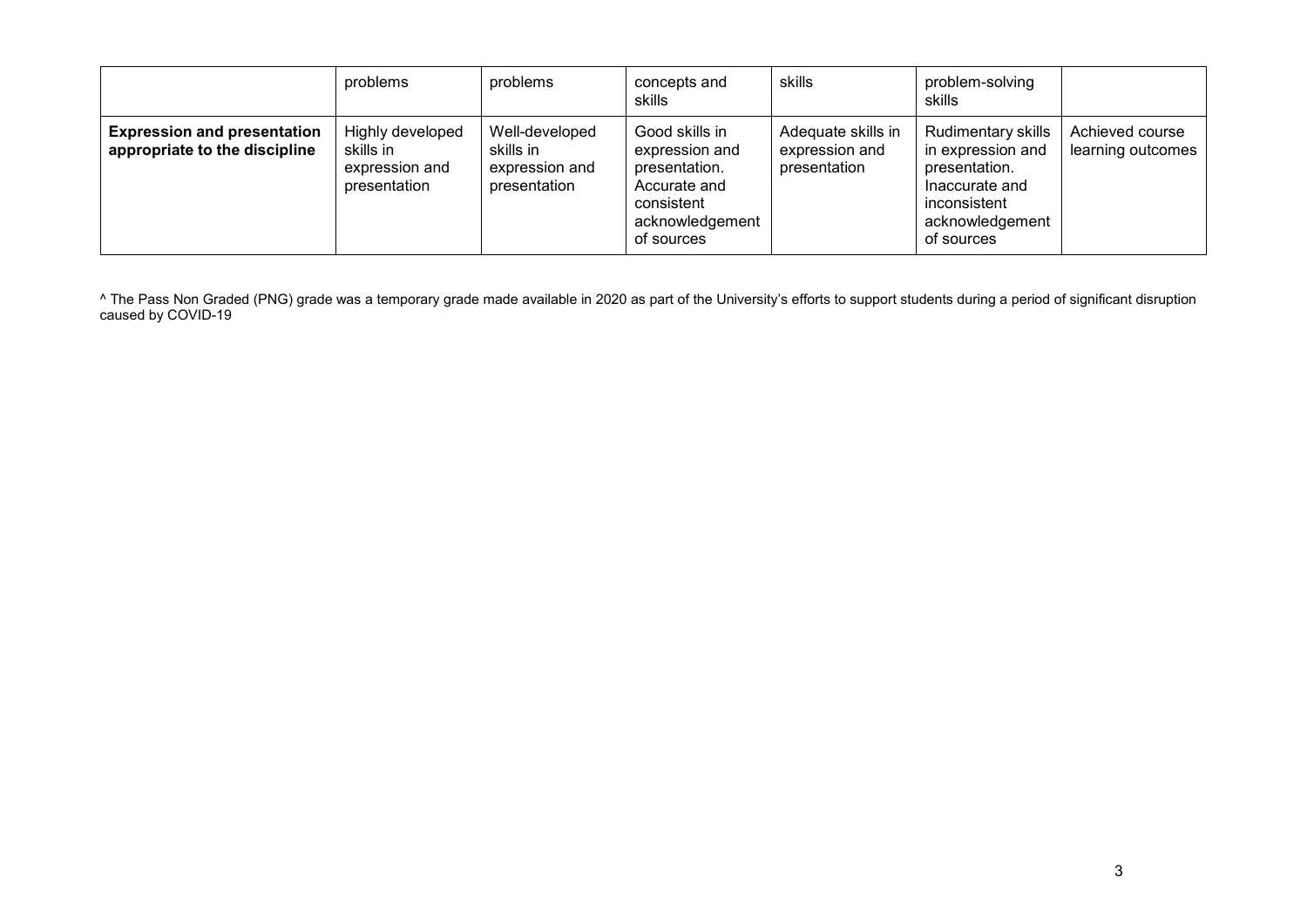## **Honours Grade Descriptors**

Approved by the Vice-Chancellor and President on behalf of Council on 9 November 2015 on the recommendation of Academic Board meeting 8/15 on 4 November 2015, with *effect from 1 January 2016. Approved by the Acting Vice-Chancellor & President 12 June 2020 with effect from 12 June 2020*

|                                    | <b>Class I</b><br>Band (i)<br>Range: 90-100%                                                                                                                                                                                                                | Class I<br>Band (ii)<br>Range: 85-89%                                                                                                                                                                                                    | <b>Class I</b><br><b>Band (iii)</b><br>Range: 80-84%                                                                                                                                                                                                    | <b>Class II</b><br><b>Division A</b><br>Range: 70-79%                                                                                                                                                                   | <b>Class II</b><br><b>Division B</b><br>Range: 60-69%                                                                                                            | <b>Class III</b><br>Range: 50-59%                                                                                                                                                  | Fail                                                                                                                                         |
|------------------------------------|-------------------------------------------------------------------------------------------------------------------------------------------------------------------------------------------------------------------------------------------------------------|------------------------------------------------------------------------------------------------------------------------------------------------------------------------------------------------------------------------------------------|---------------------------------------------------------------------------------------------------------------------------------------------------------------------------------------------------------------------------------------------------------|-------------------------------------------------------------------------------------------------------------------------------------------------------------------------------------------------------------------------|------------------------------------------------------------------------------------------------------------------------------------------------------------------|------------------------------------------------------------------------------------------------------------------------------------------------------------------------------------|----------------------------------------------------------------------------------------------------------------------------------------------|
| General<br>description             | <b>Exceptional work</b><br>showing substantial<br>intellectual originality<br>and with no<br>shortcomings in<br>terms of<br>understanding,<br>interpretation,<br>structure and<br>presentation.                                                             | Outstanding work<br>demonstrating<br>original thought and<br>with very few<br>shortcomings in<br>terms of<br>understanding,<br>interpretation,<br>structure and<br>presentation.                                                         | Excellent standard of<br>work containing<br>original insights,<br>notwithstanding the<br>occasional flaw in<br>interpretation,<br>structure,<br>argumentation or<br>presentation.                                                                       | Work demonstrates<br>a high level of<br>understanding and<br>presentation and a<br>degree of originality<br>and insight, despite<br>some flaws in<br>interpretation,<br>structure,<br>argumentation or<br>presentation. | Work is sound and<br>contains some<br>insights, despite<br>some major flaws in<br>terms of<br>interpretation,<br>structure,<br>argumentation or<br>presentation. | Work satisfies the<br>minimum<br>requirements and<br>shows a limited level<br>of achievement in<br>terms of<br>interpretation,<br>structure,<br>argumentation and<br>presentation. | Fails to satisfy the<br>minimum<br>requirements.                                                                                             |
| Knowledge of<br>topic              | Shows<br>comprehensive<br>knowledge of the<br>field of study and<br>understanding of the<br>broader context of<br>the discipline;<br>convincingly<br>demonstrates<br>insight, and<br>understanding of<br>deeper and more<br>subtle aspects of the<br>topic. | Shows a command<br>of the field of study<br>(both broad and<br>deep) and<br>awareness of the<br>broader context of<br>the discipline; strong<br>evidence of an<br>understanding of<br>deeper and more<br>subtle aspects of the<br>topic. | Shows a command<br>of the field of study<br>(both broad and<br>deep) and<br>awareness of the<br>broader context of<br>the discipline;<br>evidence of an<br>awareness and<br>some understanding<br>of deeper and more<br>subtle aspects of the<br>topic. | Shows sound<br>knowledge of key<br>principles and<br>concepts of the field<br>of study; some<br>evidence of an<br>awareness of deeper<br>and more subtle<br>aspects of the topic.                                       | Shows knowledge of<br>principles and<br>concepts of the field<br>of study; limited<br>awareness of deeper<br>and more subtle<br>aspects of the topic.            | Shows some<br>knowledge of<br>principles and<br>concepts of the field<br>of study; minimal<br>awareness of deeper<br>and more subtle<br>aspects of the topic.                      | Insufficient<br>knowledge of<br>principles and<br>concepts of the field<br>of study is<br>demonstrated.                                      |
| <b>Articulation of</b><br>argument | Sophisticated<br>argument that<br>convincingly<br>demonstrates<br>imagination and/or<br>flair; originality and<br>independent thought.                                                                                                                      | Well-crafted<br>argument<br>demonstrating<br>imagination and/or<br>flair with strong<br>evidence of<br>originality and<br>independent thought.                                                                                           | Well-reasoned<br>argument<br>demonstrating<br>imagination and/or<br>flair; evidence of<br>originality and<br>independent thought.                                                                                                                       | Good argument<br>based on broad<br>evidence; some<br>evidence of<br>originality and<br>independent thought.                                                                                                             | Sound argument<br>based on evidence:<br>limited evidence of<br>originality and<br>independent thought.                                                           | Some ability to argue<br>coherently; limited<br>evidence of<br>originality and<br>independent thought.                                                                             | Insufficient evidence<br>of ability to construct<br>a coherent<br>argument; minimal<br>evidence of<br>originality and<br>independent thought |
| Analysis and<br>evaluation         | Shows highly<br>developed and<br>sophisticated<br>analytical and<br>evaluative skills;<br>sophisticated                                                                                                                                                     | Shows well<br>developed and<br>complex analytical<br>and evaluative skills;<br>critical evaluation of<br>the established work                                                                                                            | Shows well<br>developed analytical<br>and evaluative skills;<br>critical evaluation of<br>the established work<br>in the area is                                                                                                                        | Shows evidence of<br>analytical and<br>evaluative skills;<br>some evaluation of<br>the established work<br>in the area is                                                                                               | Shows evidence of<br>analytical and<br>evaluative skills;<br>evaluation of the<br>established work in<br>the area is limited.                                    | Shows some<br>evidence of<br>analytical and<br>evaluative skills:<br>evaluation of the<br>established work in                                                                      | Insufficient evidence<br>of analytical and<br>evaluative skills;<br>minimal evaluation of<br>the established work<br>in the area is          |